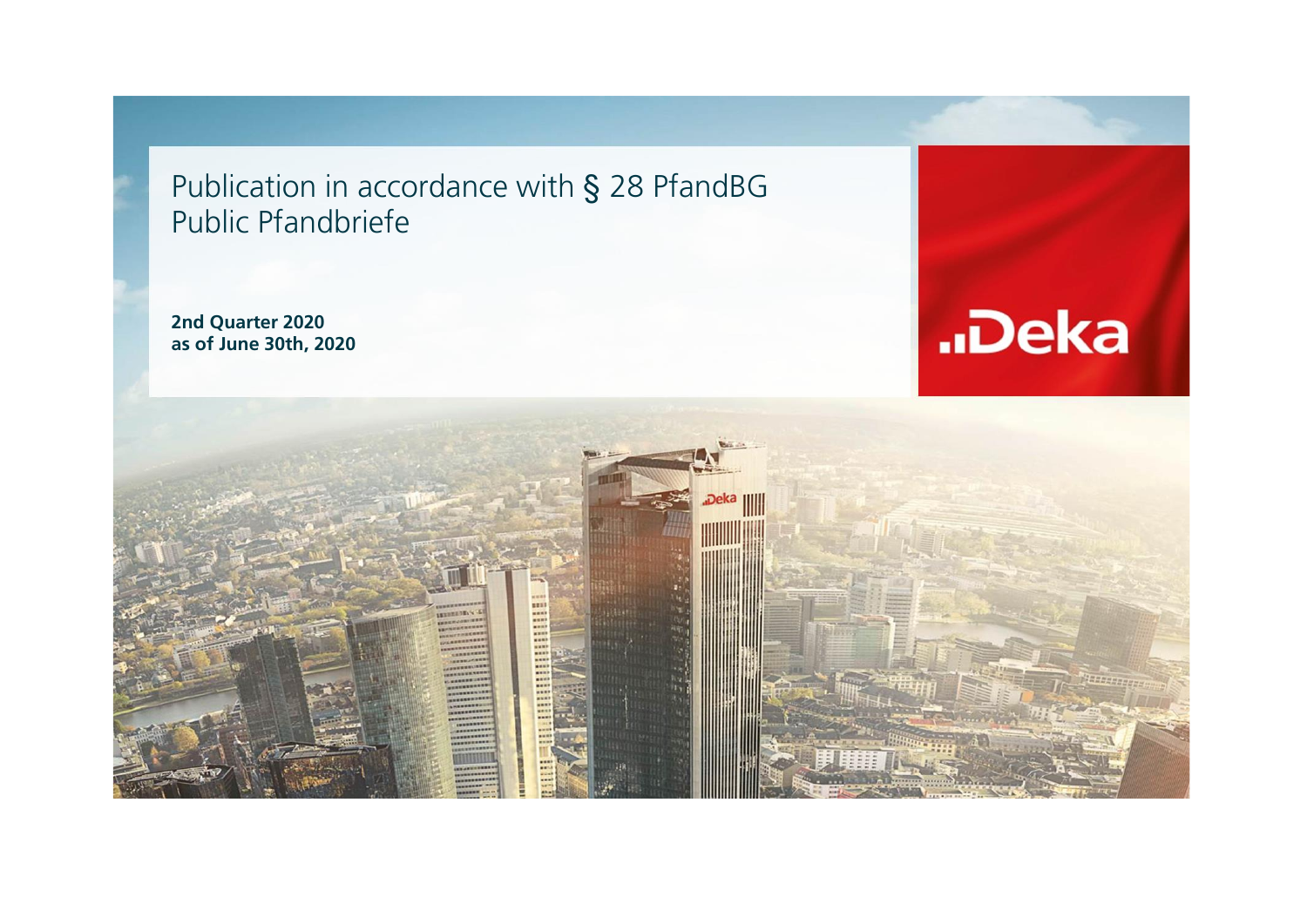# **Table of contents**

|      | <b>Publication in accordance with § 28 PfandBG</b>                                                                               | Page(s) |
|------|----------------------------------------------------------------------------------------------------------------------------------|---------|
|      | I. Nominal value                                                                                                                 | 3       |
|      | II. vdp-Credit qualitiy differentiation model                                                                                    | 3       |
|      | III. Derivatives contained in cover pool                                                                                         | 3       |
|      | IV. Nominal value and net present value                                                                                          | 4       |
|      | V. Maturity structure                                                                                                            | 5       |
|      | VI. Breakdown of cover pool by size                                                                                              | 6       |
| VII. | Fixed-interest rate assets                                                                                                       | 6       |
|      | VIII. Additional cover pool assets                                                                                               |         |
|      | IX. Distribution of cover pool assets - Regular cover (incl. statutory overcollateralization) in mill EUR                        | 8       |
|      | X. Distribution of cover pool assets (amounts directly owed) - Regular cover (incl. statutory overcollateralization) in mill EUR | 9       |
|      | XI. Distribution of cover pool assets (guaranteed amounts) - Regular cover (incl. statutory overcollateralization) in mill EUR   | 10      |
|      | XII. Distribution of cover pool assets (quarantees for reasons of export promotion) - Regular cover in mill EUR                  | 11      |
|      | XIII. Debts in arrears > 90 Days (in mill EUR)                                                                                   | 12      |
|      | XIV. Total amounts of nonperforming assets, if at least 5% of each individual claim are non performing(in mill EUR)              | 13      |
|      |                                                                                                                                  |         |

#### **Additional voluntary information**

| I. Additional voluntary information about the cover pool               |  |
|------------------------------------------------------------------------|--|
| II. Additional voluntary information about the outstanding Pfandbriefe |  |

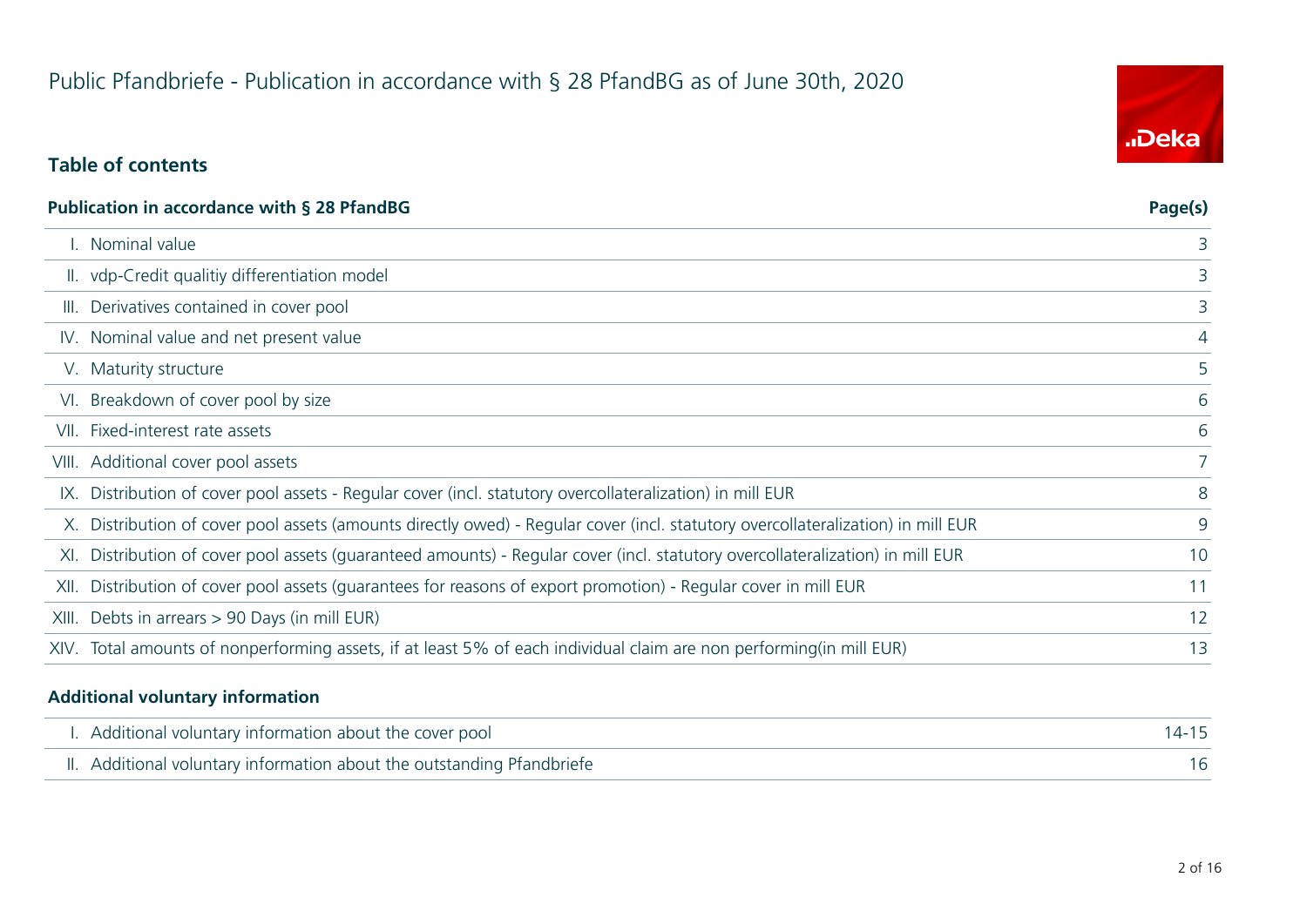

#### **I. Nominal value**

| <b>Total amounts in mill EUR</b>          | <b>Nominal value</b> |         |  |
|-------------------------------------------|----------------------|---------|--|
|                                           | Q2/2020              | Q2/2019 |  |
| Outstanding Pfandbriefe                   | 3.770,4              | 2.592,1 |  |
| Public sector cover pool                  | 4.255.9              | 3.348,5 |  |
| Overcollateralization                     | 485.5                | 756.4   |  |
| Overcollateralization in % of outstanding | 12.9%                | 29.2 %  |  |

# **II. vdp-Credit qualitiy differentiation model**

| Overcollateralization in consideration of the<br>"vdp-Credit quality differentiation model" | <b>Nominal value</b> |                      | Net present value |         |
|---------------------------------------------------------------------------------------------|----------------------|----------------------|-------------------|---------|
| in mill EUR                                                                                 | O2/2020              | O <sub>2</sub> /2019 | O2/2020           | O2/2019 |
| Overcollateralization                                                                       | 485.5                | 756.4                | 628.4             | 797,0   |
| Overcollateralization according to the "vdp-Credit quality<br>differentiation model"        | 485.5                | 756.4                | 628.4             | 797.0   |
| Overcollateralization in % of outstanding                                                   | 12.9%                | 29.2 %               | 15.5%             | 27.7%   |

#### **III. Derivatives contained in cover pool**

| <b>Total amounts in mill EUR</b> | <b>Nominal value</b> |         |  |
|----------------------------------|----------------------|---------|--|
|                                  | O2/2020              | O2/2019 |  |
| Derivates                        | 0.0                  | 0.0     |  |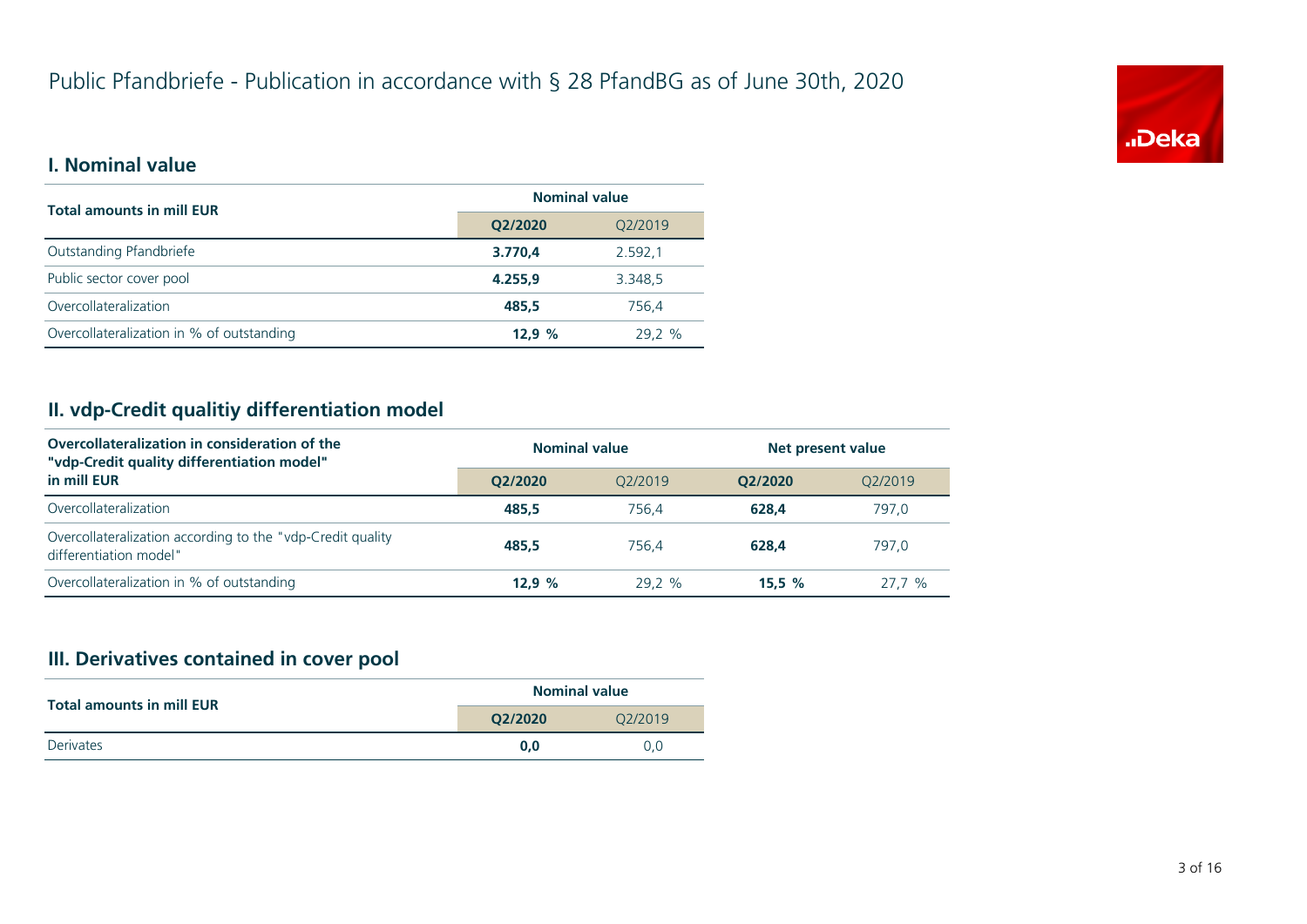

# **IV. Nominal value and net present value**

| <b>Total amounts in mill EUR</b>          | <b>Nominal value</b> |         | Net present value |         |
|-------------------------------------------|----------------------|---------|-------------------|---------|
|                                           | Q2/2020              | O2/2019 | O2/2020           | O2/2019 |
| Outstanding Pfandbriefe                   | 3.770.4              | 2.592.1 | 4.044.3           | 2.882,2 |
| Public sector cover pool                  | 4.255.9              | 3.348.5 | 4.672.7           | 3.679,3 |
| Overcollateralization                     | 485.5                | 756.4   | 628.4             | 797.0   |
| Overcollateralization in % of outstanding | 12.9%                | 29.2 %  | 15.5%             | 27,7 %  |

| <b>Total amounts in mill EUR</b>          | Net present value + 250 BP |         | Net present value - 250 BP |         | Net present value<br><b>Currency stress</b> |         |
|-------------------------------------------|----------------------------|---------|----------------------------|---------|---------------------------------------------|---------|
|                                           | O2/2020                    | O2/2019 | O2/2020                    | O2/2019 | O2/2020                                     | Q2/2019 |
| Outstanding Pfandbriefe                   | 3.621.1                    | 2.576.9 | 4.576.8                    | 3.256.8 | 3.665.8                                     | 2.547,5 |
| Public sector cover pool                  | 4.088.5                    | 3.334.8 | 5.495.9                    | 4.132.3 | 4.132.6                                     | 3.287,6 |
| Overcollateralization                     | 467.4                      | 758.0   | 919,1                      | 875.5   | 466.9                                       | 740,1   |
| Overcollateralization in % of outstanding | 12.9%                      | 29.4 %  | 20,1%                      | 26.9%   | 12.7%                                       | 29,1 %  |

| <b>Foreign Currencies</b> | Net present value for each foreign<br>currency (in mill) |         | <b>Rates of exchange</b> |         | Net present value<br>in mill EUR |         |
|---------------------------|----------------------------------------------------------|---------|--------------------------|---------|----------------------------------|---------|
|                           | O2/2020                                                  | 02/2019 | O2/2020                  | O2/2019 | O2/2020                          | Q2/2019 |
| <b>USD</b>                | $-2,3$                                                   | 122,0   | 1.11980                  | .13800  | $-2,0$                           | 107,2   |
| <b>Total amounts</b>      |                                                          |         |                          |         | $-2,0$                           | 107,2   |

Remark: Net present value on Static Method basis in accordance with § 5 and § 6 PfandBarwertV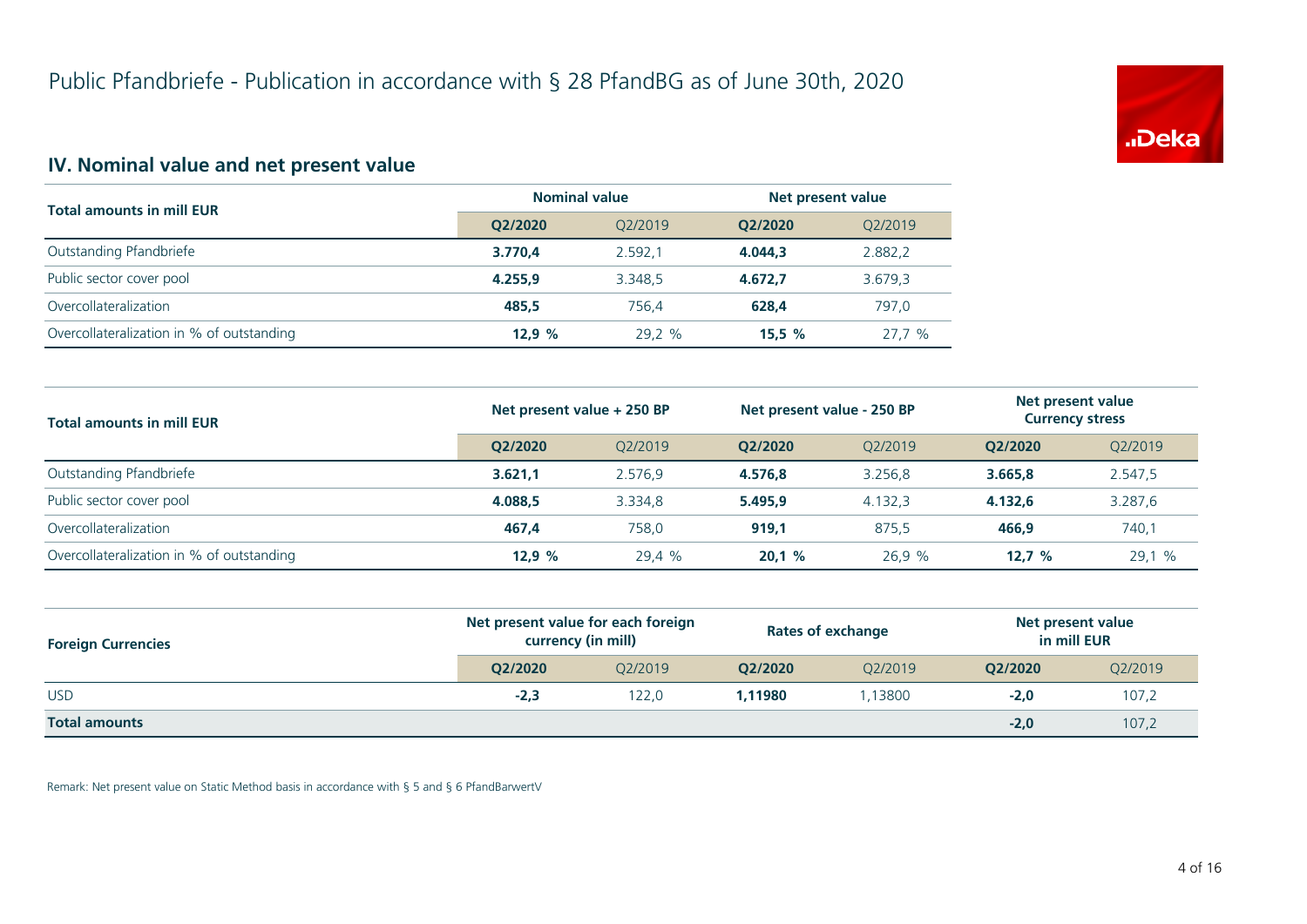

# **V. Maturity structure**

| <b>Maturity ranges</b> |        |           | <b>Outstanding Pfandbriefe in mill EUR</b> |         | Public sector cover pool in mill EUR |         |  |
|------------------------|--------|-----------|--------------------------------------------|---------|--------------------------------------|---------|--|
|                        |        | Q2/2020   | Q2/2019                                    | Q2/2020 | Q2/2019                              |         |  |
|                        | $\leq$ | 6 months  | 231,6                                      | 163,0   | 209,3                                | 0,1     |  |
| 6 months               | $\leq$ | 12 months | 281,9                                      | 72,4    | 155,5                                | 208,4   |  |
| 12 months              | $\leq$ | 18 months | 0,5                                        | 228,7   | 140,1                                | 53,6    |  |
| 18 months              | $\leq$ | 2 years   | 748,0                                      | 145,8   | 119,8                                | 199,9   |  |
| 2 years                | $\leq$ | 3 years   | 720,0                                      | 250,5   | 211,0                                | 279,4   |  |
| 3 years                | $\leq$ | 4 years   | 363,7                                      | 420,0   | 185,7                                | 244,3   |  |
| 4 years                | $\leq$ | 5 years   | 41,0                                       | 362,5   | 352,0                                | 219,9   |  |
| 5 years                | $\leq$ | 10 years  | 927,0                                      | 746,3   | 1.463,0                              | 1.422,0 |  |
|                        | $\geq$ | 10 years  | 456,7                                      | 202,8   | 1.419,6                              | 720,8   |  |
| <b>Total amounts</b>   |        |           | 3.770,4                                    | 2.592,1 | 4.255,9                              | 3.348,5 |  |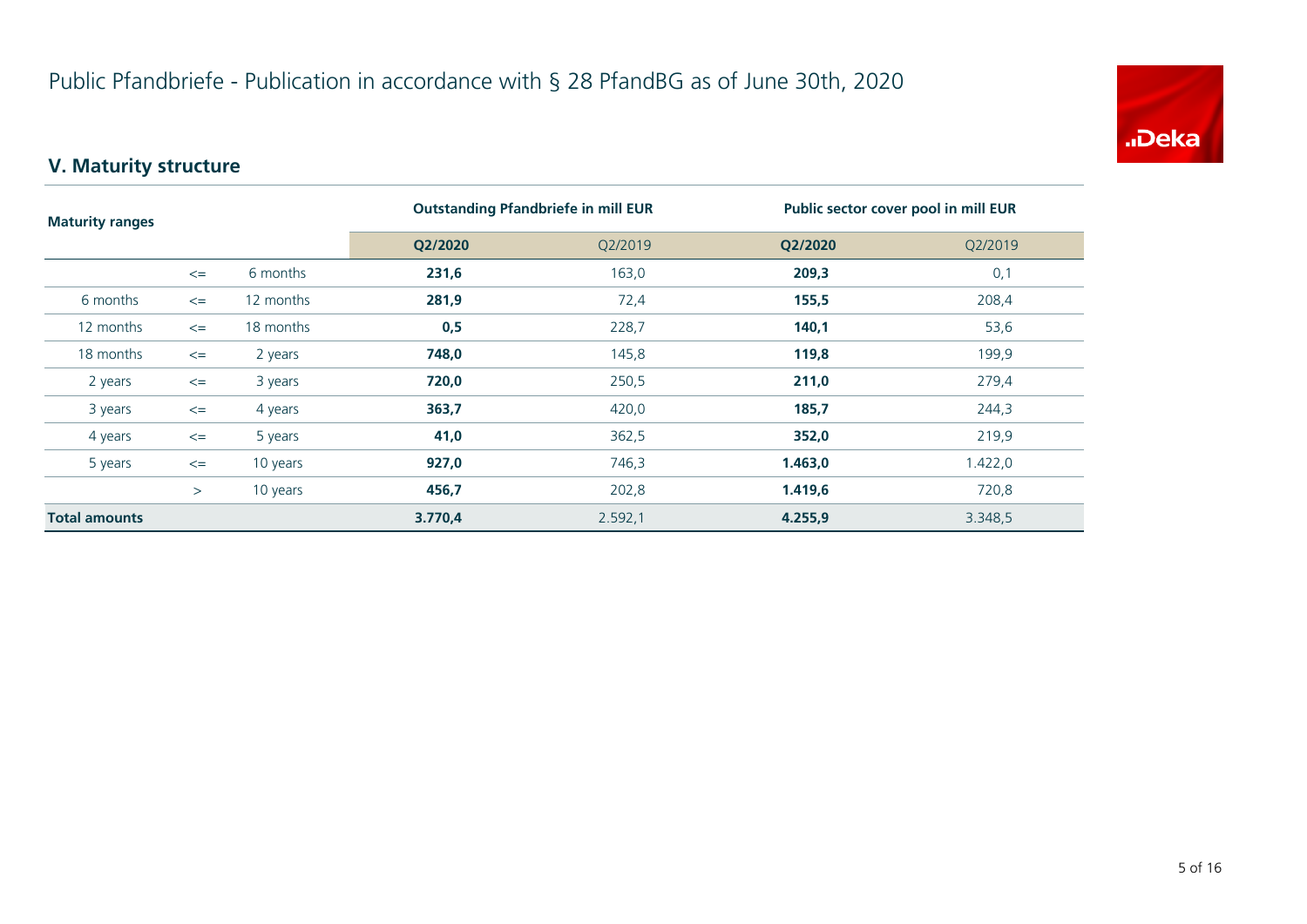

# **VI. Breakdown of cover pool by size**

| Breakdown of cover pool by size (in mill EUR)                        |                                   |  |              |         |         |
|----------------------------------------------------------------------|-----------------------------------|--|--------------|---------|---------|
|                                                                      |                                   |  |              | Q2/2020 | Q2/2019 |
| Regular cover                                                        | $\leq$                            |  | 10 mill EUR  | 120,8   | 96,5    |
| according to $\S$ 20 para. 1 PfandBG                                 |                                   |  |              |         |         |
| Regular cover                                                        | 10 mill $EUR \leq 100$ mill $EUR$ |  |              | 1.855.1 | 1.401,8 |
| according to $\S$ 20 para. 1 PfandBG                                 |                                   |  |              |         |         |
| Regular cover                                                        | $\rightarrow$                     |  | 100 mill FUR | 2.280.0 | 1.820,1 |
| according to $\S$ 20 para. 1 PfandBG                                 |                                   |  |              |         |         |
| <b>Amounts</b>                                                       |                                   |  |              | 4.255.9 | 3.318,5 |
| Additional cover pool assets<br>according to $\S$ 20 para. 2 PfandBG |                                   |  |              | 0,0     | 30,0    |
| <b>Total amounts</b>                                                 |                                   |  |              | 4.255.9 | 3.348,5 |

## **VII. Fixed-interest rate assets**

| Total amounts of fixed-interest assets (nominal and<br>percentage values) | <b>Total amounts in mill EUR</b> |         | thereof: Nominal value of fixed<br>interest assets |         | thereof: Percentage of fixed<br>interest assets |         |
|---------------------------------------------------------------------------|----------------------------------|---------|----------------------------------------------------|---------|-------------------------------------------------|---------|
|                                                                           | O2/2020                          | 02/2019 | O2/2020                                            | 02/2019 | O2/2020                                         | O2/2019 |
| Outstanding Pfandbriefe                                                   | 3.770.4                          | 2.592.1 | 3.591.8                                            | 2.416.3 | 95.3%                                           | 93,2 %  |
| Public sector cover pool                                                  | 4.255.9                          | 3.348.5 | 3.399.3                                            | 2.362.6 | 79.9 %                                          | 70,6 %  |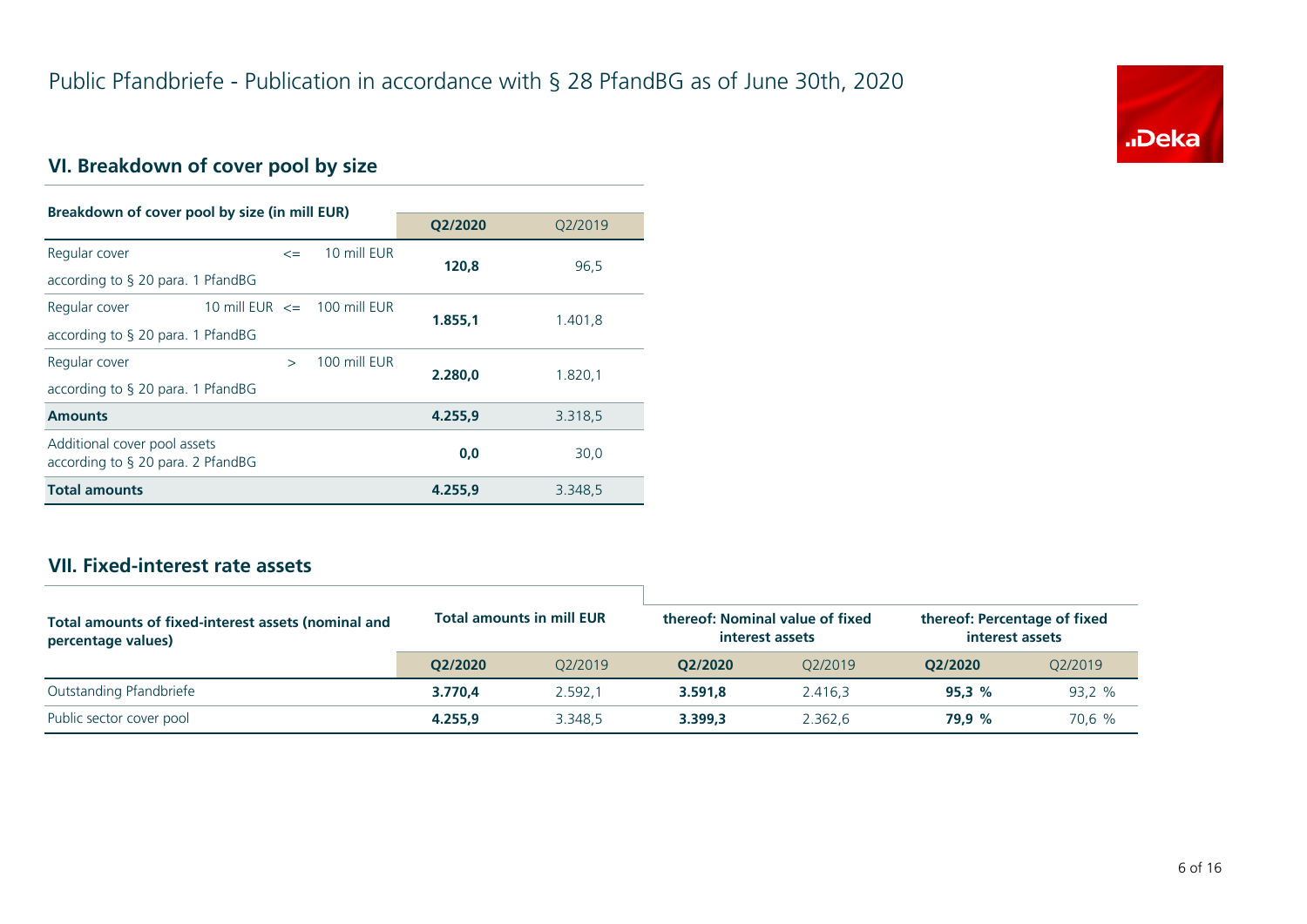

#### **VIII. Additional cover pool assets**

| <b>Additional cover pool assets</b>                                             |                      |         | <b>Total amounts in mill EUR</b> |                                                                           |                  |
|---------------------------------------------------------------------------------|----------------------|---------|----------------------------------|---------------------------------------------------------------------------|------------------|
| according to § 20 para. 2 PfandBG                                               |                      | Q2/2020 | Q2/2019                          |                                                                           |                  |
|                                                                                 |                      | 0,0     | 30,0                             |                                                                           |                  |
|                                                                                 |                      |         |                                  |                                                                           |                  |
| Thereof additional cover pool assets                                            |                      |         | <b>Total amounts in mill EUR</b> |                                                                           |                  |
| according to § 20 para. 2 no. 1 PfandBG                                         |                      | Q2/2020 | Q2/2019                          |                                                                           |                  |
|                                                                                 |                      | 0,0     | 0,0                              |                                                                           |                  |
|                                                                                 |                      |         |                                  |                                                                           |                  |
|                                                                                 |                      |         |                                  |                                                                           |                  |
| Thereof additional cover pool assets<br>according to § 20 para. 2 no. 2 PfandBG |                      |         | <b>Total amounts in mill EUR</b> | thereof: Exposure in covered bonds<br>according to Article 129 Regulation | (EU) No 575/2013 |
| based in                                                                        | <b>Code</b><br>$(*)$ | Q2/2020 | Q2/2019                          | Q2/2020                                                                   | Q2/2019          |
| Germany                                                                         | <b>DE</b>            | 0,0     | 30,0                             | 0,0                                                                       | 0,0              |

| Information according to $\S$ 28                                    | <b>Total amounts in mill EUR</b> |         |  |  |  |
|---------------------------------------------------------------------|----------------------------------|---------|--|--|--|
| para. 1 no. 8 PfandBG                                               | O2/2020                          | O2/2019 |  |  |  |
| Cover pool assets that exceed the limits of<br>§ 20 para. 2 PfandBG | 0.0                              | 0.0     |  |  |  |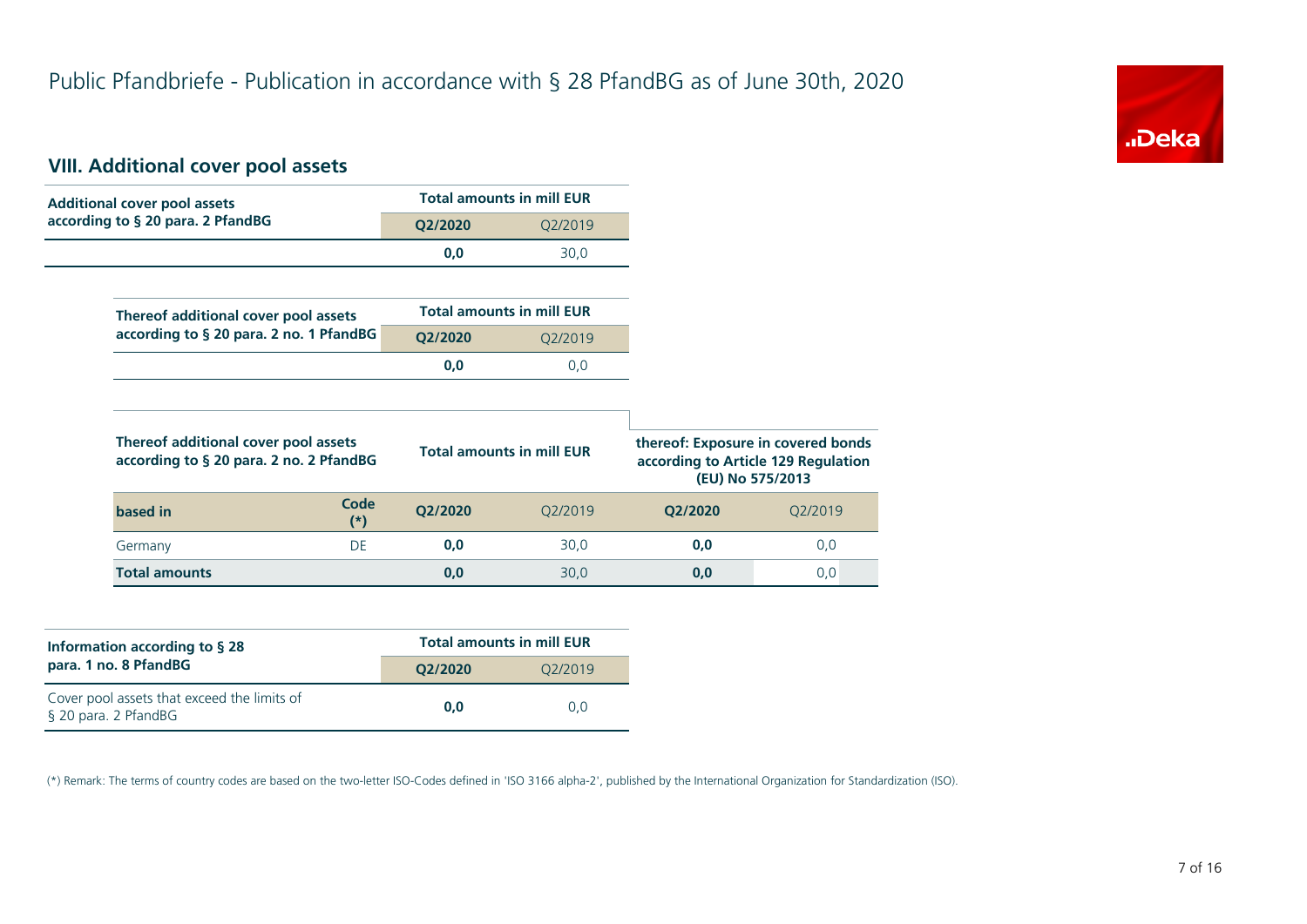#### **IX. Distribution of cover pool assets Regular cover (incl. statutory overcollateralization) in mill EUR**

| <b>Country of registration/residence of</b><br>the respective borrower or<br>guaranteeing body |               | Sovereign |         | <b>Regional Authorities</b> |         | <b>Local Authorities</b> |         |         | <b>Other debtors</b> | <b>Total amounts</b> |         |         | thereof: Guarantees<br>of export promotion |
|------------------------------------------------------------------------------------------------|---------------|-----------|---------|-----------------------------|---------|--------------------------|---------|---------|----------------------|----------------------|---------|---------|--------------------------------------------|
| <b>Country</b>                                                                                 | Code<br>$(*)$ | Q2/2020   | O2/2019 | Q2/2020                     | Q2/2019 | Q2/2020                  | Q2/2019 | Q2/2020 | Q2/2019              | Q2/2020              | Q2/2019 | Q2/2020 | Q2/2019                                    |
| Germany                                                                                        | DE            | 175,7     | 207,8   | 468,1                       | 342,7   | 1.941,7                  | 794,6   | 778,5   | 913,8                | 3.364,1              | 2.258,9 | 175,7   | 207,8                                      |
| <b>Denmark</b>                                                                                 | <b>DK</b>     | 0,0       | 0,0     | 0,0                         | 0,0     | 0,0                      | 0,0     | 64,2    | 40,7                 | 64,2                 | 40,7    | 64,2    | 40,7                                       |
| France                                                                                         | <b>FR</b>     | 5,6       | 23,0    | 0,0                         | 0,0     | 0,0                      | 0,0     | 0,0     | 0,0                  | 5,6                  | 23,0    | 5,6     | 23,0                                       |
| Canada                                                                                         | CA            | 0,0       | 0,0     | 21,9                        | 66,2    | 0,0                      | 0,0     | 0,0     | 0,0                  | 21,9                 | 66,2    | 0,0     | 0,0                                        |
| Latvia                                                                                         | LV            | 0,0       | 0,0     | 0,0                         | 0,0     | 112,9                    | 94,7    | 0,0     | 0,0                  | 112,9                | 94,7    | 0,0     | 0,0                                        |
| <b>Netherlands</b>                                                                             | <b>NL</b>     | 154,0     | 164,3   | 0,0                         | 0,0     | 0,0                      | 0,0     | 0,0     | 0,0                  | 154,0                | 164,3   | 154,0   | 164,3                                      |
| Norway                                                                                         | <b>NO</b>     | 56,3      | 68,8    | 0,0                         | 0,0     | 0,0                      | 0,0     | 0,0     | 0,0                  | 56,3                 | 68,8    | 56,3    | 68,8                                       |
| Poland                                                                                         | PL            | 50,0      | 50,0    | 0,0                         | 0,0     | 0,0                      | 0,0     | 0,0     | 0,0                  | 50,0                 | 50,0    | 0,0     | 0,0                                        |
| United States of America                                                                       | US.           | 135,2     | 209,2   | 0,0                         | 0,0     | 0,0                      | 0,0     | 0,0     | 0,0                  | 135,2                | 209,2   | 135,2   | 209,2                                      |
| United Kingdom of Great Britain<br>and Northern Ireland                                        | <b>GB</b>     | 291,7     | 342,6   | 0,0                         | 0,0     | 0,0                      | 0,0     | 0,0     | 0,0                  | 291,7                | 342,6   | 291,7   | 342,6                                      |
| <b>Amounts</b>                                                                                 |               | 868,4     | 1.065,7 | 490,1                       | 408,9   | 2.054,7                  | 889,3   | 842,7   | 954,6                | 4.255,9              | 3.318,5 | 882,6   | 1.056,4                                    |

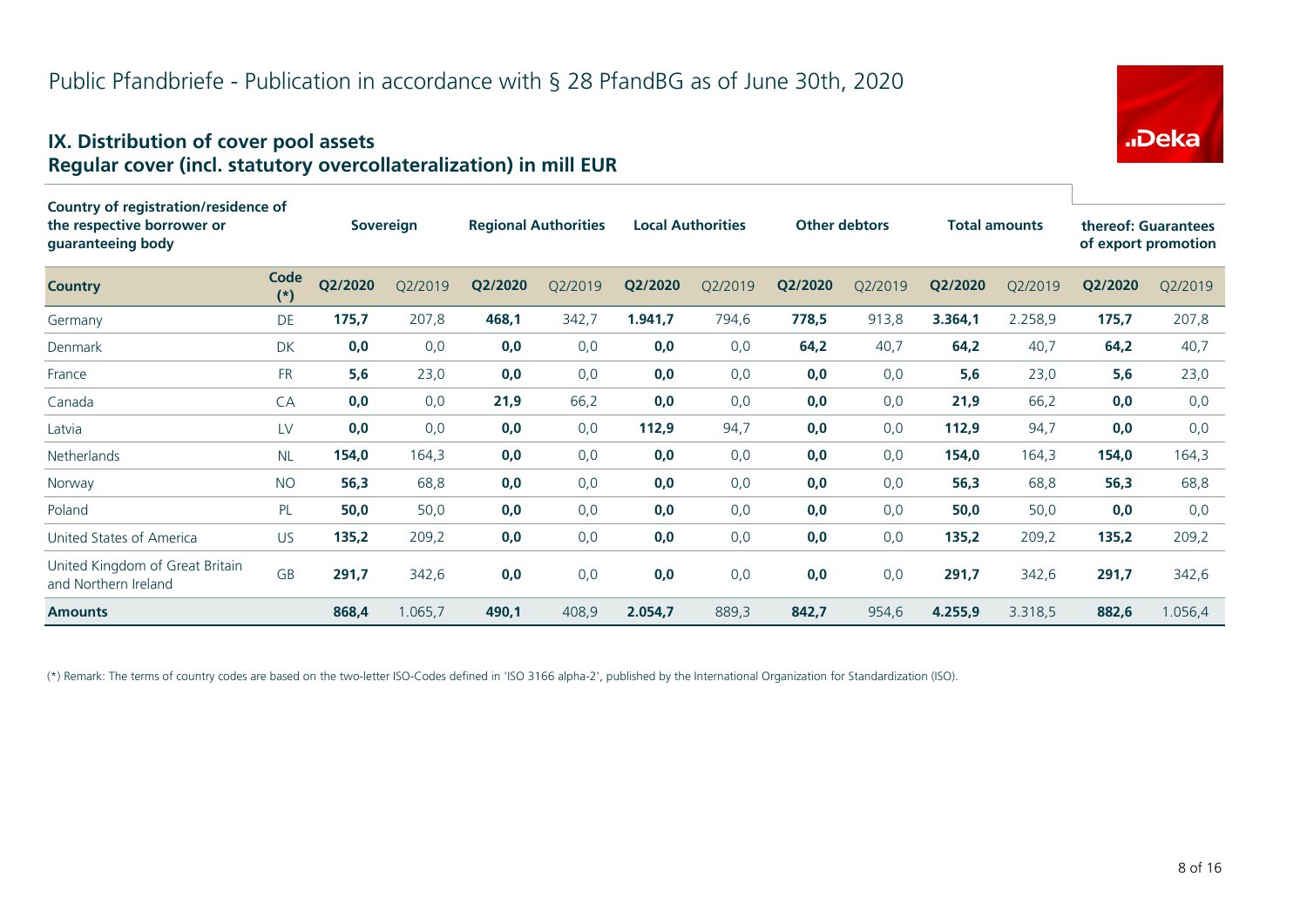

#### **X. Distribution of cover pool assets (amounts directly owed) Regular cover (incl. statutory overcollateralization) in mill EUR**

| Country of registration/residence of<br>the respective borrower |               | <b>Sovereign</b> |         | <b>Regional Authorities</b> |         | <b>Local Authorities</b> |         | <b>Other debtors</b> |         | Total amounts |         |
|-----------------------------------------------------------------|---------------|------------------|---------|-----------------------------|---------|--------------------------|---------|----------------------|---------|---------------|---------|
| <b>Country</b>                                                  | Code<br>$(*)$ | Q2/2020          | O2/2019 | Q2/2020                     | O2/2019 | Q2/2020                  | Q2/2019 | Q2/2020              | O2/2019 | O2/2020       | 02/2019 |
| Germany                                                         | DE            | 0,0              | 0,0     | 468,1                       | 302,7   | 1.941.4                  | 793,9   | 778,5                | 913,8   | 3.188.0       | 2.010,4 |
| Canada                                                          | CA            | 0,0              | 0,0     | 13,0                        | 57,5    | 0,0                      | 0,0     | 0,0                  | 0,0     | 13,0          | 57,5    |
| Latvia                                                          | LV            | 0,0              | 0,0     | 0,0                         | 0,0     | 112,9                    | 94,7    | 0,0                  | 0,0     | 112,9         | 94,7    |
| Poland                                                          | PL            | 50,0             | 50,0    | 0,0                         | 0,0     | 0,0                      | 0,0     | 0,0                  | 0,0     | 50,0          | 50,0    |
| <b>Amounts</b>                                                  |               | 50,0             | 50,0    | 481,1                       | 360,2   | 2.054.3                  | 888,6   | 778,5                | 913,8   | 3.364.0       | 2.212,6 |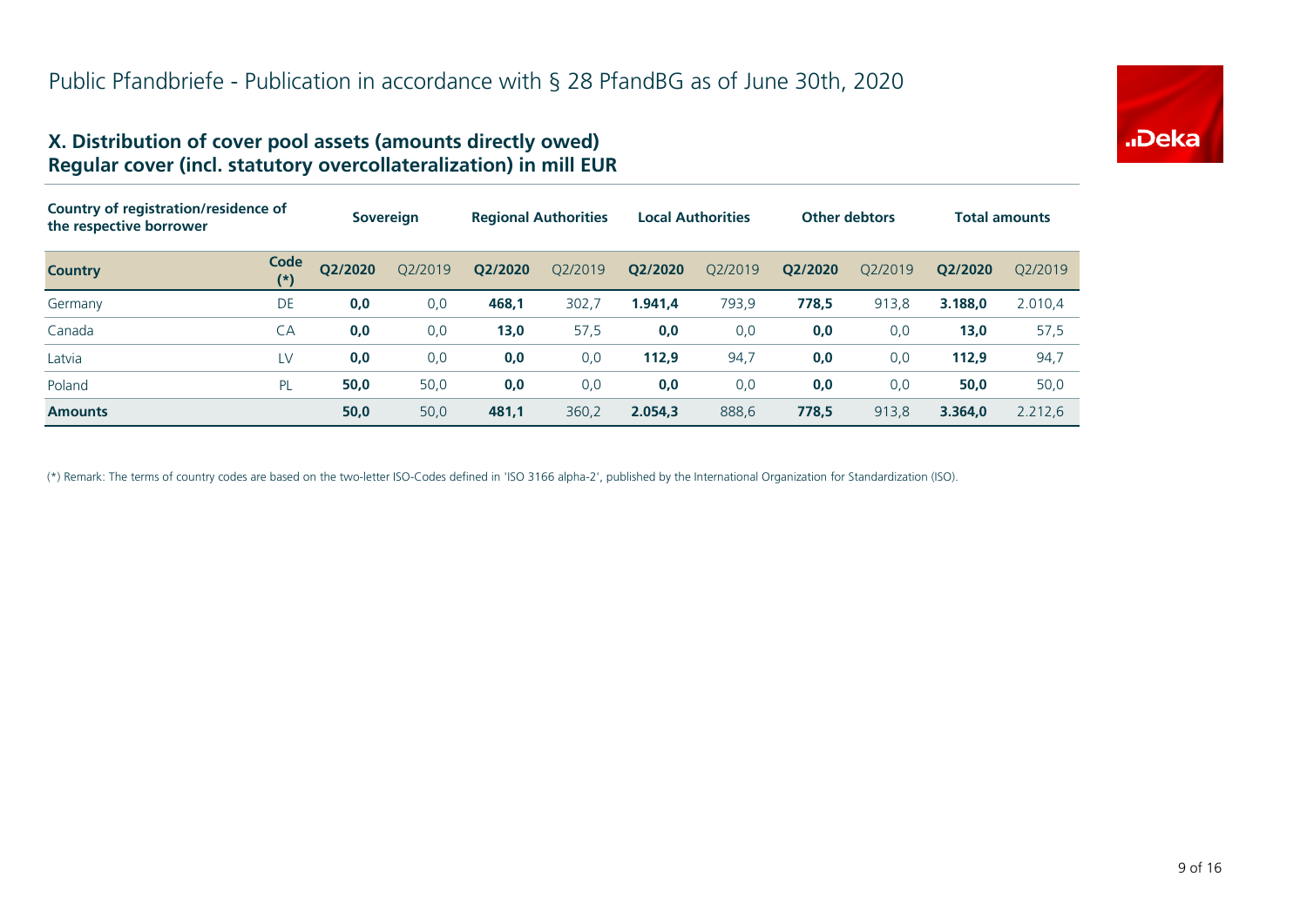# "Deka

#### **XI. Distribution of cover pool assets (guaranteed amounts) Regular cover (incl. statutory overcollateralization) in mill EUR**

| Country of registration/residence of<br>the guaranteeing body |                   | <b>Sovereign</b> |         | <b>Regional Authorities</b> |         | <b>Local Authorities</b> |         | <b>Other debtors</b> |         | Total amounts |         |
|---------------------------------------------------------------|-------------------|------------------|---------|-----------------------------|---------|--------------------------|---------|----------------------|---------|---------------|---------|
| <b>Country</b>                                                | Code<br>$^{\ast}$ | Q2/2020          | Q2/2019 | Q2/2020                     | Q2/2019 | Q2/2020                  | Q2/2019 | Q2/2020              | Q2/2019 | Q2/2020       | Q2/2019 |
| Germany                                                       | DE                | 175,7            | 207,8   | 0,0                         | 40,0    | 0,4                      | 0,7     | 0,0                  | 0,0     | 176,1         | 248,5   |
| Denmark                                                       | <b>DK</b>         | 0,0              | 0,0     | 0,0                         | 0,0     | 0,0                      | 0,0     | 64,2                 | 40,7    | 64,2          | 40,7    |
| France                                                        | <b>FR</b>         | $5,6$            | 23,0    | 0,0                         | 0,0     | 0,0                      | 0,0     | 0,0                  | 0,0     | 5,6           | 23,0    |
| Canada                                                        | CA                | 0,0              | 0,0     | 8,9                         | 8,8     | 0,0                      | 0,0     | 0,0                  | 0,0     | 8,9           | 8,8     |
| <b>Netherlands</b>                                            | <b>NL</b>         | 154,0            | 164,3   | 0,0                         | 0,0     | 0,0                      | 0,0     | 0,0                  | 0,0     | 154,0         | 164,3   |
| Norway                                                        | <b>NO</b>         | 56,3             | 68,8    | 0,0                         | 0,0     | 0,0                      | 0,0     | 0,0                  | 0,0     | 56,3          | 68,8    |
| United States of America                                      | <b>US</b>         | 135,2            | 209,2   | 0,0                         | 0,0     | 0,0                      | 0,0     | 0,0                  | 0,0     | 135,2         | 209,2   |
| United Kingdom of Great Britain<br>and Northern Ireland       | <b>GB</b>         | 291,7            | 342,6   | 0,0                         | 0,0     | 0,0                      | 0,0     | 0,0                  | 0,0     | 291,7         | 342,6   |
| <b>Amounts</b>                                                |                   | 818,4            | 1.015,7 | 8,9                         | 48,8    | 0,4                      | 0,7     | 64,2                 | 40,7    | 891,9         | 1.105,9 |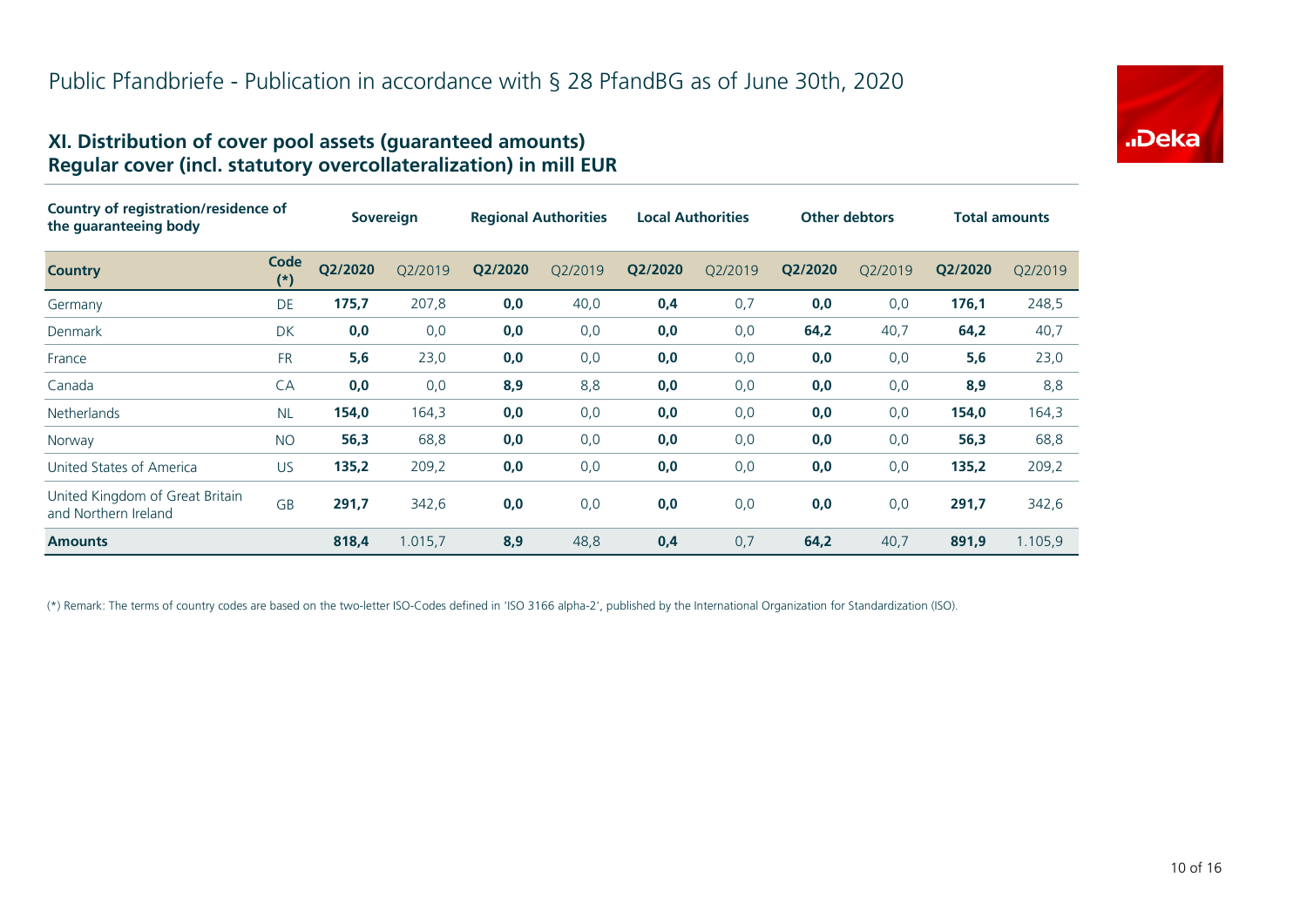### **XII. Distribution of cover pool assets (guarantees for reasons of export promotion) Regular cover in mill EUR**

| Country of registration/residence of<br>the guaranteeing body |               |                      |         |                    |         |                           |         |  |  |  |
|---------------------------------------------------------------|---------------|----------------------|---------|--------------------|---------|---------------------------|---------|--|--|--|
|                                                               |               | <b>Total amounts</b> |         | thereof: Sovereign |         | thereof: Other<br>debtors |         |  |  |  |
| <b>Country</b>                                                | Code<br>$(*)$ | O2/2020              | O2/2019 | O2/2020            | Q2/2019 | Q2/2020                   | Q2/2019 |  |  |  |
| Germany                                                       | DE            | 175,7                | 207,8   | 175,7              | 207,8   | 0,0                       | 0,0     |  |  |  |
| Denmark                                                       | <b>DK</b>     | 64,2                 | 40,7    | 0,0                | 0,0     | 64,2                      | 40,7    |  |  |  |
| France                                                        | <b>FR</b>     | 5,6                  | 23,0    | 5,6                | 23,0    | 0,0                       | 0,0     |  |  |  |
| <b>Netherlands</b>                                            | <b>NL</b>     | 154,0                | 164,3   | 154,0              | 164,3   | 0,0                       | 0,0     |  |  |  |
| Norway                                                        | <b>NO</b>     | 56,3                 | 68,8    | 56,3               | 68,8    | 0,0                       | 0,0     |  |  |  |
| United States of America                                      | US.           | 135,2                | 209,2   | 135,2              | 209,2   | 0,0                       | 0,0     |  |  |  |
| United Kingdom of Great Britain<br>and Northern Ireland       | GB            | 291,7                | 342,6   | 291,7              | 342,6   | 0,0                       | 0,0     |  |  |  |
| <b>Amounts</b>                                                |               | 882,6                | 1.056,4 | 818,4              | 1.015,7 | 64,2                      | 40,7    |  |  |  |

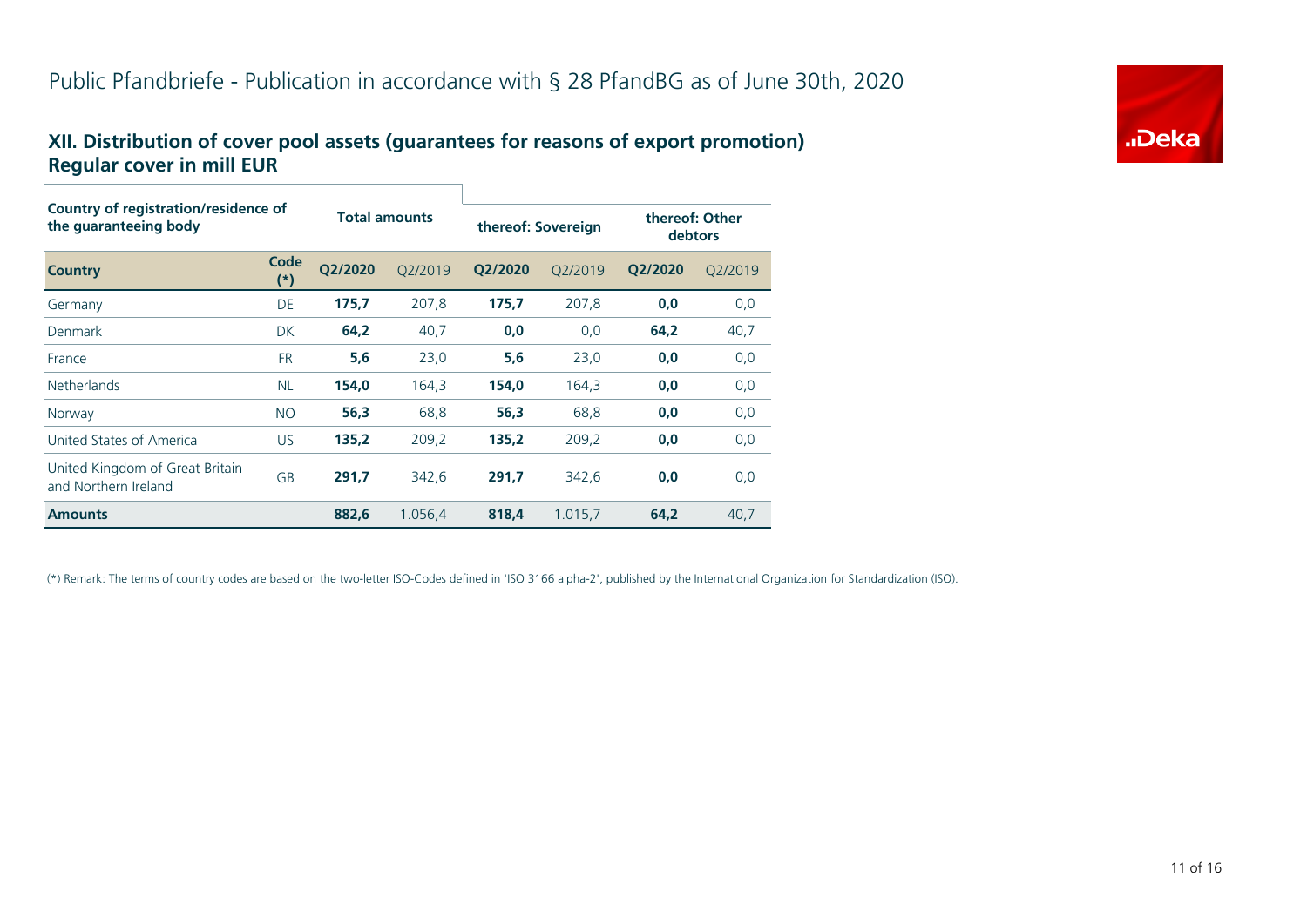

# **XIII. Debts in arrears > 90 Days (in mill EUR)**

| <b>Country of registration/residence of</b><br>the respective borrower or<br>guaranteeing body |               | <b>Total amounts</b> |         | thereof: Sovereign |         | thereof: Regional<br><b>Authorities</b> |         | thereof: Local<br><b>Authorities</b> |         | thereof: Other<br>debtors |         |
|------------------------------------------------------------------------------------------------|---------------|----------------------|---------|--------------------|---------|-----------------------------------------|---------|--------------------------------------|---------|---------------------------|---------|
| <b>Country</b>                                                                                 | Code<br>$(*)$ | Q2/2020              | Q2/2019 | Q2/2020            | Q2/2019 | Q2/2020                                 | Q2/2019 | Q2/2020                              | Q2/2019 | Q2/2020                   | Q2/2019 |
| Germany                                                                                        | <b>DE</b>     | 0,0                  | 0,0     | 0,0                | 0,0     | 0,0                                     | 0,0     | 0,0                                  | 0,0     | 0,0                       | 0,0     |
| Denmark                                                                                        | <b>DK</b>     | 0,0                  | 0,0     | 0,0                | 0,0     | 0,0                                     | 0,0     | 0,0                                  | 0,0     | 0,0                       | 0,0     |
| France                                                                                         | <b>FR</b>     | 0,0                  | 0,0     | 0,0                | 0,0     | 0,0                                     | 0,0     | 0,0                                  | 0,0     | 0,0                       | 0,0     |
| Canada                                                                                         | CA            | 0,0                  | 0,0     | 0,0                | 0,0     | 0,0                                     | 0,0     | 0,0                                  | 0,0     | 0,0                       | 0,0     |
| Latvia                                                                                         | LV            | 0,0                  | 0,0     | 0,0                | 0,0     | 0,0                                     | 0,0     | 0,0                                  | 0,0     | 0,0                       | 0,0     |
| Netherlands                                                                                    | <b>NL</b>     | 0,0                  | 0,0     | 0,0                | 0,0     | 0,0                                     | 0,0     | 0,0                                  | 0,0     | 0,0                       | 0,0     |
| Norway                                                                                         | <b>NO</b>     | 0,0                  | 0,0     | 0,0                | 0,0     | 0,0                                     | 0,0     | 0,0                                  | 0,0     | 0,0                       | 0,0     |
| Poland                                                                                         | PL            | 0,0                  | 0,0     | 0,0                | 0,0     | 0,0                                     | 0,0     | 0,0                                  | 0,0     | 0,0                       | 0,0     |
| United States of America                                                                       | US            | 0,0                  | 0,0     | 0,0                | 0,0     | 0,0                                     | 0,0     | 0,0                                  | 0,0     | 0,0                       | 0,0     |
| United Kingdom of Great Britain<br>and Northern Ireland                                        | GB            | 0,0                  | 0,0     | 0,0                | 0,0     | 0,0                                     | 0,0     | 0,0                                  | 0,0     | 0,0                       | 0,0     |
| <b>Amounts</b>                                                                                 |               | 0,0                  | 0,0     | 0,0                | 0,0     | 0,0                                     | 0,0     | 0,0                                  | 0,0     | 0,0                       | 0,0     |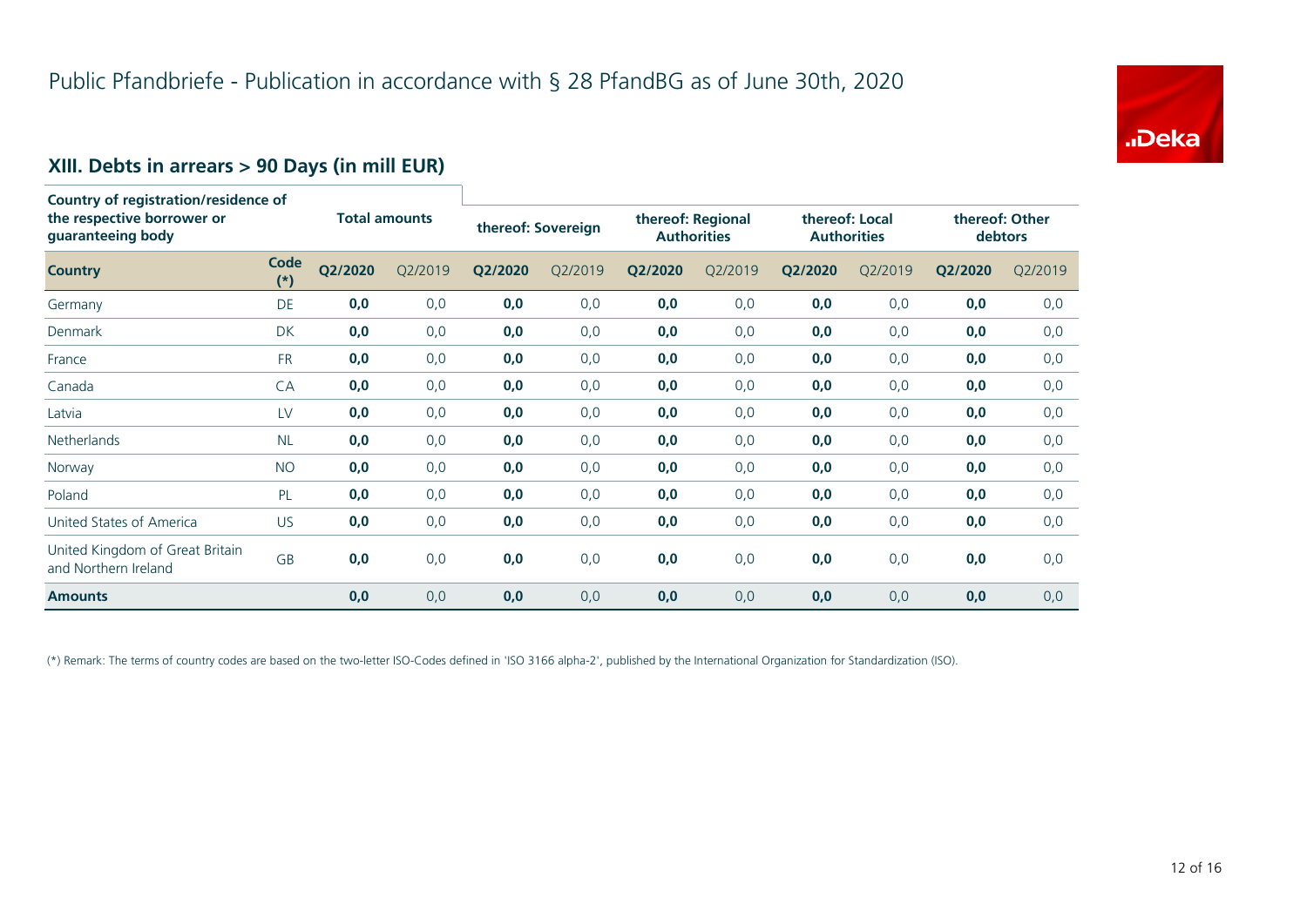## **XIV. Total amounts of nonperforming assets, if at least 5% of each individual claim are non performing (in mill EUR)**

| Country of registration/residence of<br>the respective borrower or<br>guaranteeing body |               |                      |         |         |                    |         |                                         |         |                                      |         |                           |
|-----------------------------------------------------------------------------------------|---------------|----------------------|---------|---------|--------------------|---------|-----------------------------------------|---------|--------------------------------------|---------|---------------------------|
|                                                                                         |               | <b>Total amounts</b> |         |         | thereof: Sovereign |         | thereof: Regional<br><b>Authorities</b> |         | thereof: Local<br><b>Authorities</b> |         | thereof: Other<br>debtors |
| <b>Country</b>                                                                          | Code<br>$(*)$ | Q2/2020              | Q2/2019 | Q2/2020 | Q2/2019            | Q2/2020 | Q2/2019                                 | Q2/2020 | Q2/2019                              | Q2/2020 | Q2/2019                   |
| Germany                                                                                 | <b>DE</b>     | 0,0                  | 0,0     | 0,0     | 0,0                | 0,0     | 0,0                                     | 0,0     | 0,0                                  | 0,0     | 0,0                       |
| Denmark                                                                                 | <b>DK</b>     | 0,0                  | 0,0     | 0,0     | 0,0                | 0,0     | 0,0                                     | 0,0     | 0,0                                  | 0,0     | 0,0                       |
| France                                                                                  | <b>FR</b>     | 0,0                  | 0,0     | 0,0     | 0,0                | 0,0     | 0,0                                     | 0,0     | 0,0                                  | 0,0     | 0,0                       |
| Canada                                                                                  | CA            | 0,0                  | 0,0     | 0,0     | 0,0                | 0,0     | 0,0                                     | 0,0     | 0,0                                  | 0,0     | 0,0                       |
| Latvia                                                                                  | LV            | 0,0                  | 0,0     | 0,0     | 0,0                | 0,0     | 0,0                                     | 0,0     | 0,0                                  | 0,0     | 0,0                       |
| <b>Netherlands</b>                                                                      | <b>NL</b>     | 0,0                  | 0,0     | 0,0     | 0,0                | 0,0     | 0,0                                     | 0,0     | 0,0                                  | 0,0     | 0,0                       |
| Norway                                                                                  | <b>NO</b>     | 0,0                  | 0,0     | 0,0     | 0,0                | 0,0     | 0,0                                     | 0,0     | 0,0                                  | 0,0     | 0,0                       |
| Poland                                                                                  | PL            | 0,0                  | 0,0     | 0,0     | 0,0                | 0,0     | 0,0                                     | 0,0     | 0,0                                  | 0,0     | 0,0                       |
| United States of America                                                                | <b>US</b>     | 0,0                  | 0,0     | 0,0     | 0,0                | 0,0     | 0,0                                     | 0,0     | 0,0                                  | 0,0     | 0,0                       |
| United Kingdom of Great Britain<br>and Northern Ireland                                 | <b>GB</b>     | 0,0                  | 0,0     | 0,0     | 0,0                | 0,0     | 0,0                                     | 0,0     | 0,0                                  | 0,0     | 0,0                       |
| <b>Amounts</b>                                                                          |               | 0,0                  | 0,0     | 0,0     | 0,0                | 0,0     | 0,0                                     | 0,0     | 0, 0                                 | 0,0     | 0,0                       |

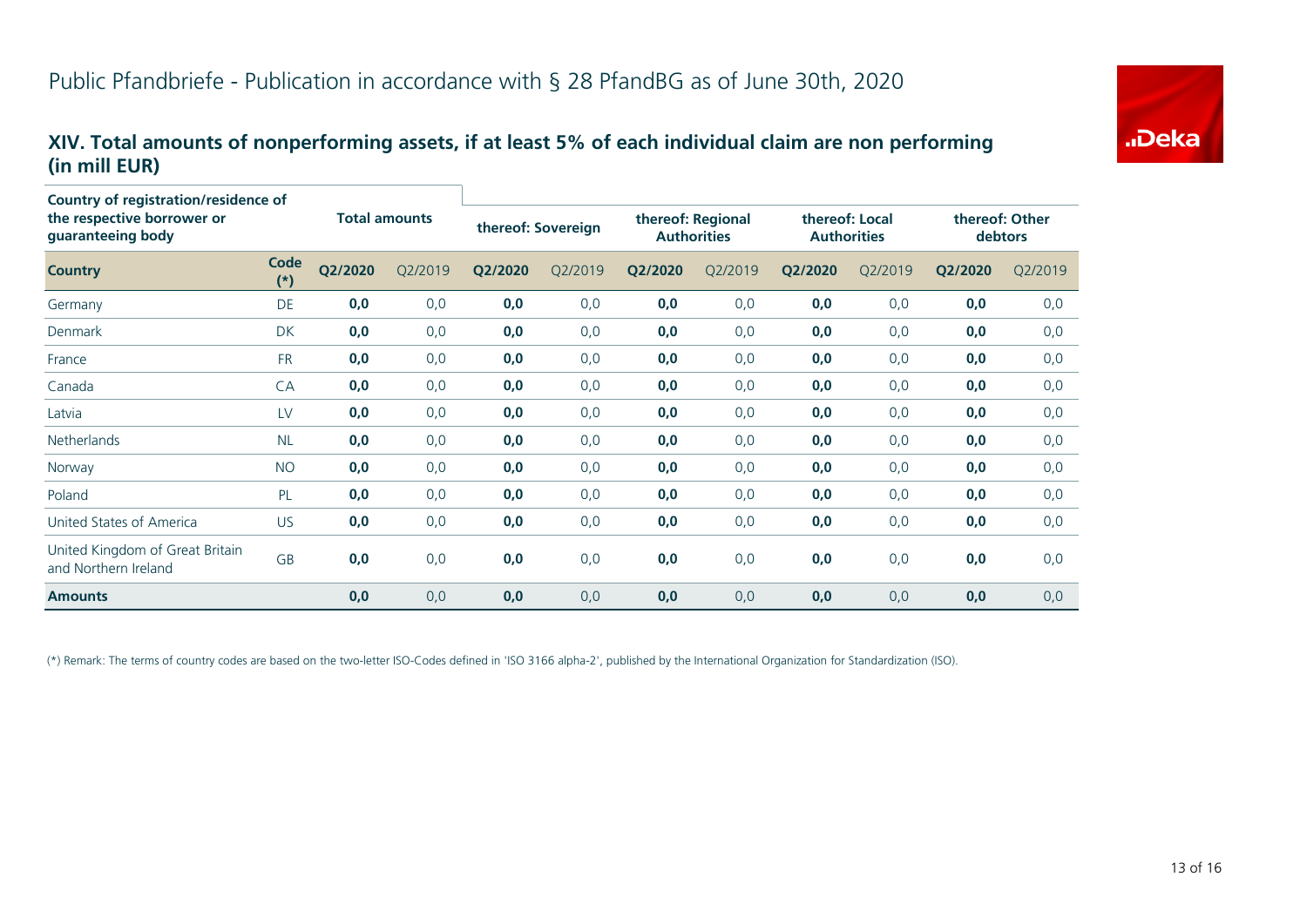# "Deka

# **I. Additional voluntary information about the cover pool**

|                                    |             | Q2/2020 |
|------------------------------------|-------------|---------|
| WAL of cover pool (Total)          | in years    | 6,6     |
| Part of ECB elligble securities    | in mill EUR | 320,0   |
| Overcollateralisation by law (npv) | in $%$      | 2.0     |

| <b>Currency Exposure (nominal)</b> | in mill EUR | Q2/2020 |
|------------------------------------|-------------|---------|
| <b>EUR</b>                         |             | 4.093,4 |
| <b>USD</b>                         |             | 162,5   |

| <b>Current Rating of Pfandbrief (according to Rating Agency)</b> | O2/2020 |
|------------------------------------------------------------------|---------|
| Moody's                                                          | Aaa     |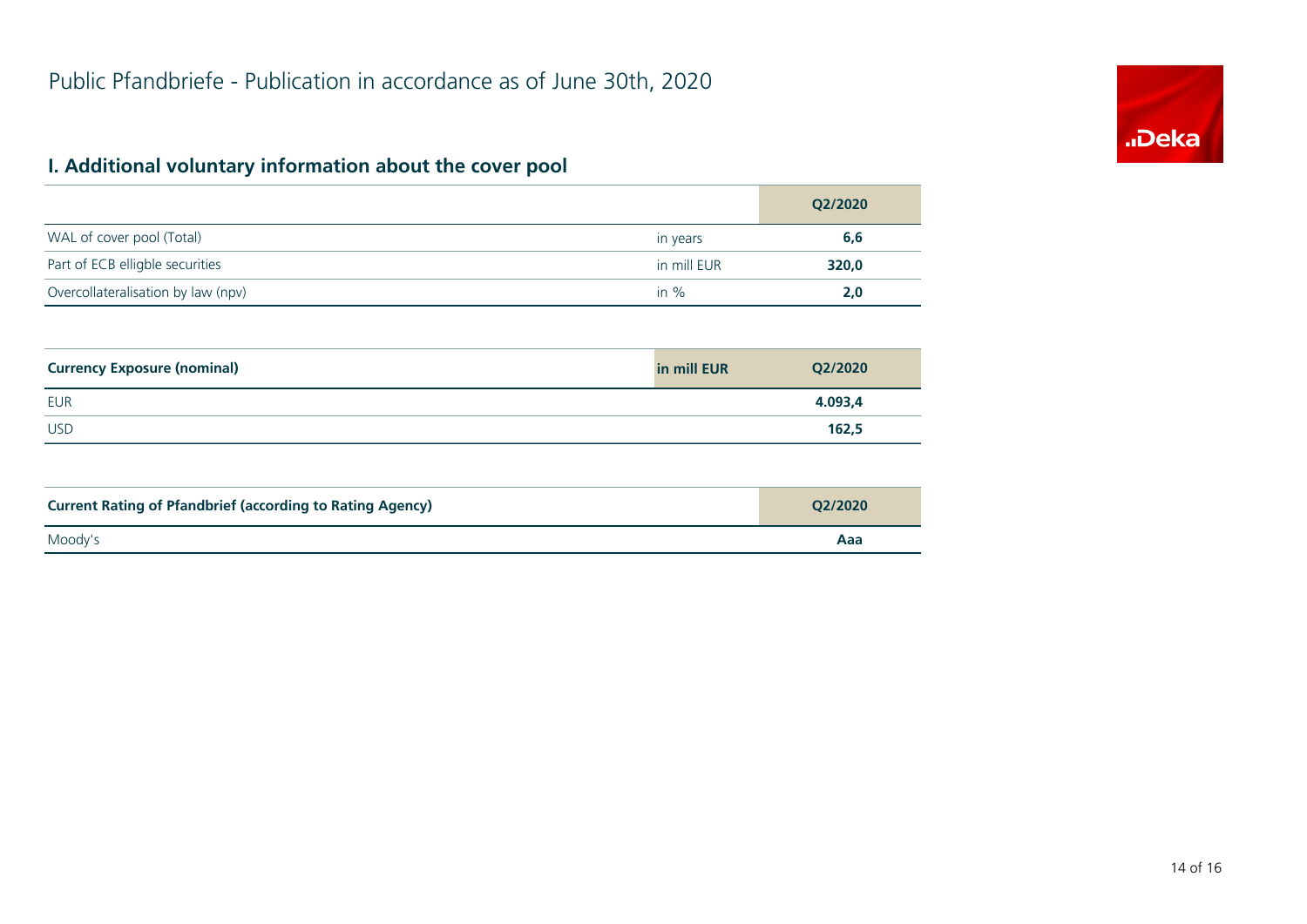# **I. Additional voluntary information about the cover pool**

| Breakdown of claims agianst centralbanks and banks<br>according to section 25 para 1 no. 5 by Credit Quality Step | in mill EUR | O2/2020 |
|-------------------------------------------------------------------------------------------------------------------|-------------|---------|
| Credit Quality Step 1                                                                                             |             | 0,0     |
| Credit Quality Step 2                                                                                             |             | 0.0     |

| Loans $(*)$                                               |             | Q2/2020 |
|-----------------------------------------------------------|-------------|---------|
| Number of loans                                           |             | 251     |
| Number of borrowers                                       |             | 89      |
| Total amount of loans granted to the 10 biggest borrowers | in mill EUR | 1.554,6 |
| Total amounts of bonds                                    | in mill EUR | 591,9   |
| Total amounts of loans                                    | in mill EUR | 3.664,0 |

| <b>Derivates</b>                                          |              | Q2/2020   |
|-----------------------------------------------------------|--------------|-----------|
| Are derivatives included in the cover pool?               | Yes / No     | <b>No</b> |
| Dervatives in the cover pool (npv)                        | in mill EUR  | 0,0       |
| Type of swaps (I=intra-group, E=external, B=both, N=none) | (I, E, B, N) | N         |

(\*) Remark: Only regular cover pool assets are included.